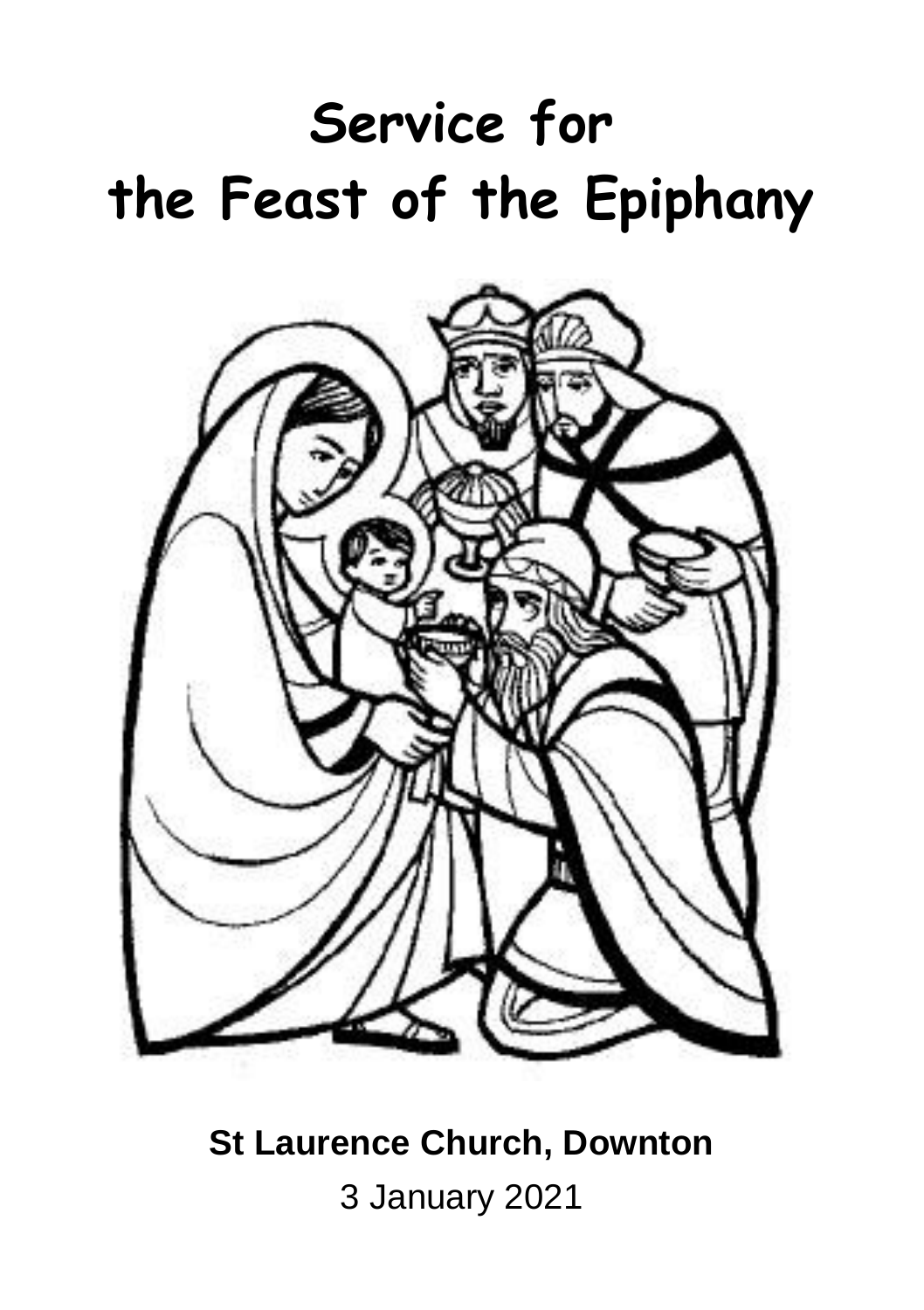## *Preparation*

#### Call to Worship

Arise, shine; for your light has come, **and the glory of the Lord has risen upon you.**

The Lord will be your everlasting light **and your God will be your glory.** *Isaiah 60*

As we rejoice in the gift of this new day, so may the light of your presence, O God, set our hearts on fire with love for you; now and for ever. **Amen.**

*The Team Rector introduces the service*

Hymn: We three kings *(St Martin's Voices)*

We three kings of Orient are; bearing gifts we traverse afar field and fountain, moor and mountain, following yonder star: O star of wonder, star of night, star with royal beauty bright, westward leading, still proceeding, guide us to thy perfect light.

#### *Melchior*

Born a king on Bethlehem plain, gold I bring, to crown him again-King for ever, ceasing never, over us all to reign: O star of wonder, star of night, star with royal beauty bright, westward leading, still proceeding, guide us to thy perfect light.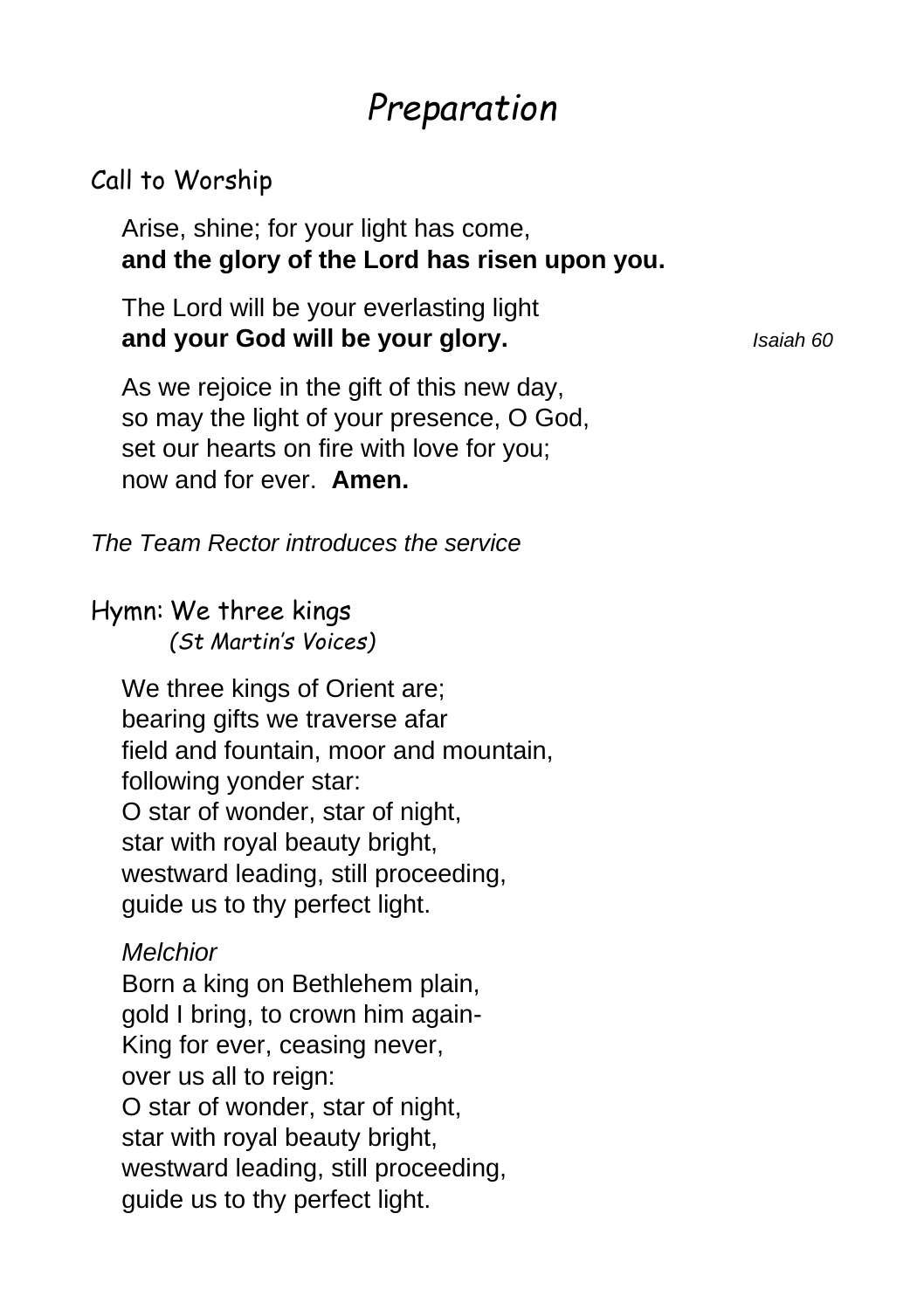#### *Caspar*

Frankincense to offer have I; incense owns a deity nigh: prayer and praising, all men raising, worship him, God most high: O star of wonder, star of night, star with royal beauty bright, westward leading, still proceeding, guide us to thy perfect light.

#### *Balthazar*

Myrrh is mine; its bitter perfume breathes a life of gathering gloom; sorrowing, sighing, bleeding, dying, sealed in the stone-cold tomb: O star of wonder, star of night, star with royal beauty bright, westward leading, still proceeding, guide us to thy perfect light.

Glorious now, behold him arise, King and God, and sacrifice! heaven sings alleluia, alleluia the earth replies: O star of wonder, star of night, star with royal beauty bright, westward leading, still proceeding, guide us to thy perfect light. *John Henry Hopkins (1820-1891)*

## Gathering:

Lord of yesterday, today and tomorrow, we gather here on this first Sunday of the New Year, in a mixture of hope, anticipation, fear, excitement, and expectation. We do not know what the year holds for us. there are things we are afraid of: worries about health and family, job security and finances.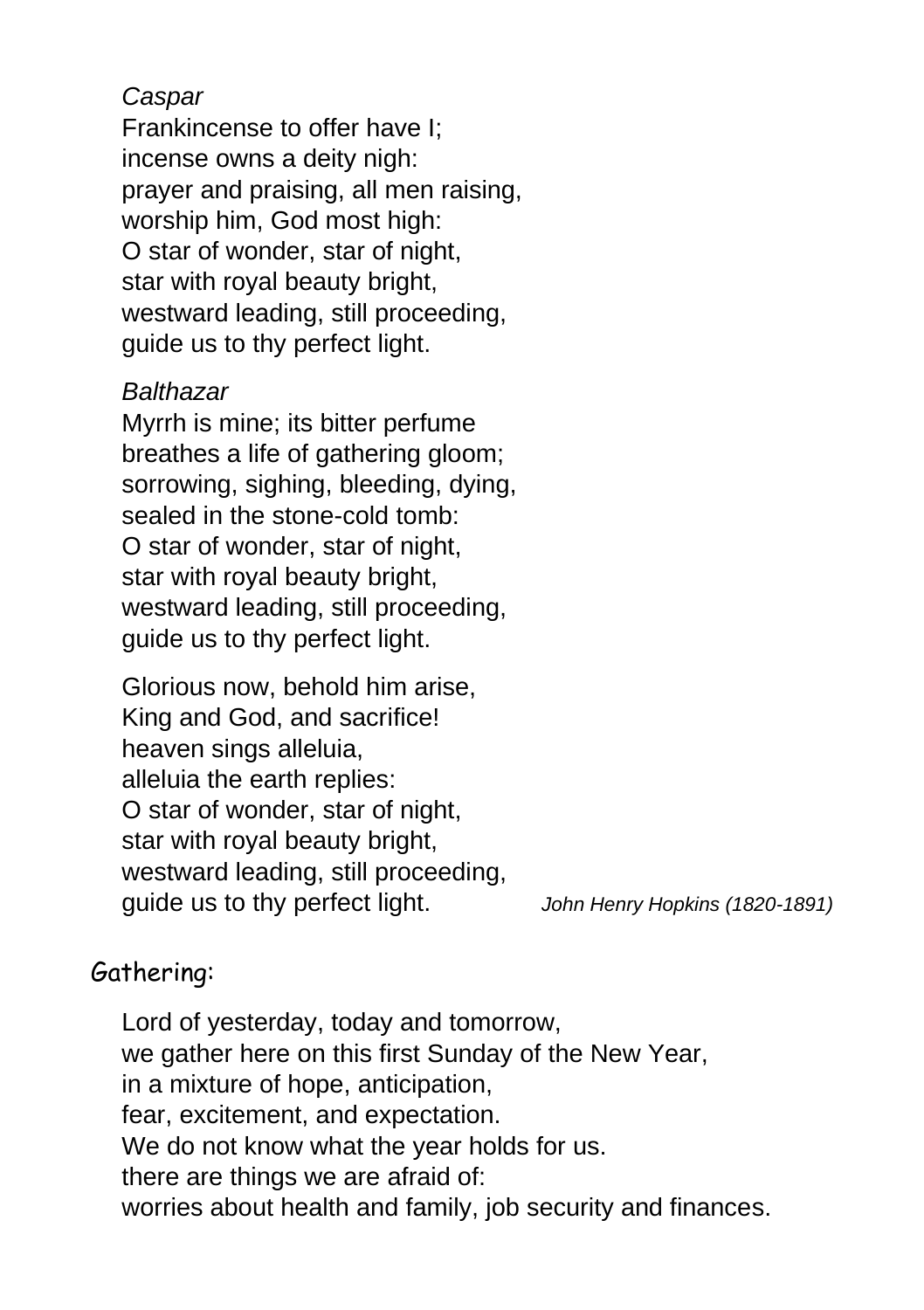There is much to look forward to – weddings or anniversaries or baptisms, holidays to enjoy, friends to laugh with.

Lord God,

the coming year is full of uncertainty and hope. Whatever the year holds for us, though, we trust you, and we place every day of this year in your care knowing that, as in the past, you are with us, caring for us with constant love.

And so Lord, we place ourselves into your keeping and dedicate our lives to your service through Jesus Christ, your Son, our Saviour. **Amen.**

*Ian Elston*

#### Confession:

God, you share with us words of hope, words of Good News. But sometimes we are unable to hear them because the source is too familiar. You call us to share the Good News with those around us. But sometimes we are unable to share, because the people know us too well. You encourage us to send messengers to other places where they will be heard better. But we can be jealous, wanting the Good News to be for us, not them. In the multitude of ways we can and have subverted your message of freedom and healing, in all the ways we have kept the Jubilee year from happening, we have left the path of true wisdom and call upon your Grace to lead us back on track. **Amen.** This is the time of God's favour,

God's grace continues to proclaim

release to the captives, sight to the blind,

Good News to the poor and freedom to the oppressed.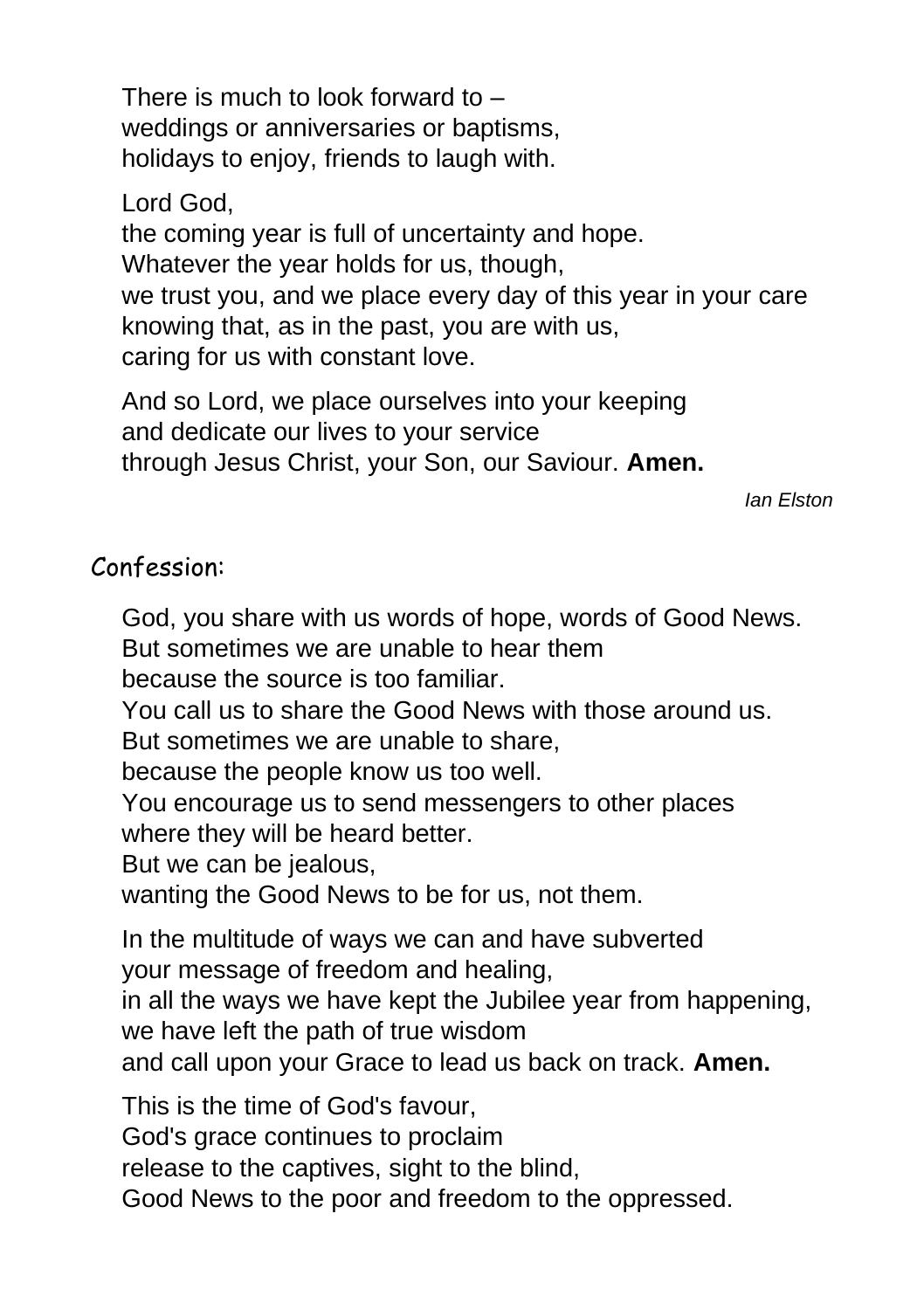We live as loved, forgiven and free people through the grace of God! **Hallelujah! Amen.** *Worship Offerings*

## *The Liturgy of the Word*

Readings:

Ephesians 3:1-12

Matthew 2:1-12

*After each reading:*

This is the word of the Lord. **Thanks be to God.**

Reflection

Music: The Wise Men and The Star *(Bob Chilcott and the Oxford Choir)*

## *Prayers*

*We are led in a time of prayer*

*This response is used:*

Lord of glory, **Hear our prayer.**

*The Lord's Prayer is said:*

Believing the promises of God, let us pray with confidence as our Saviour has taught us

**Our Father, who art in heaven, hallowed be thy name; thy kingdom come; thy will be done; on earth as it is in heaven.**